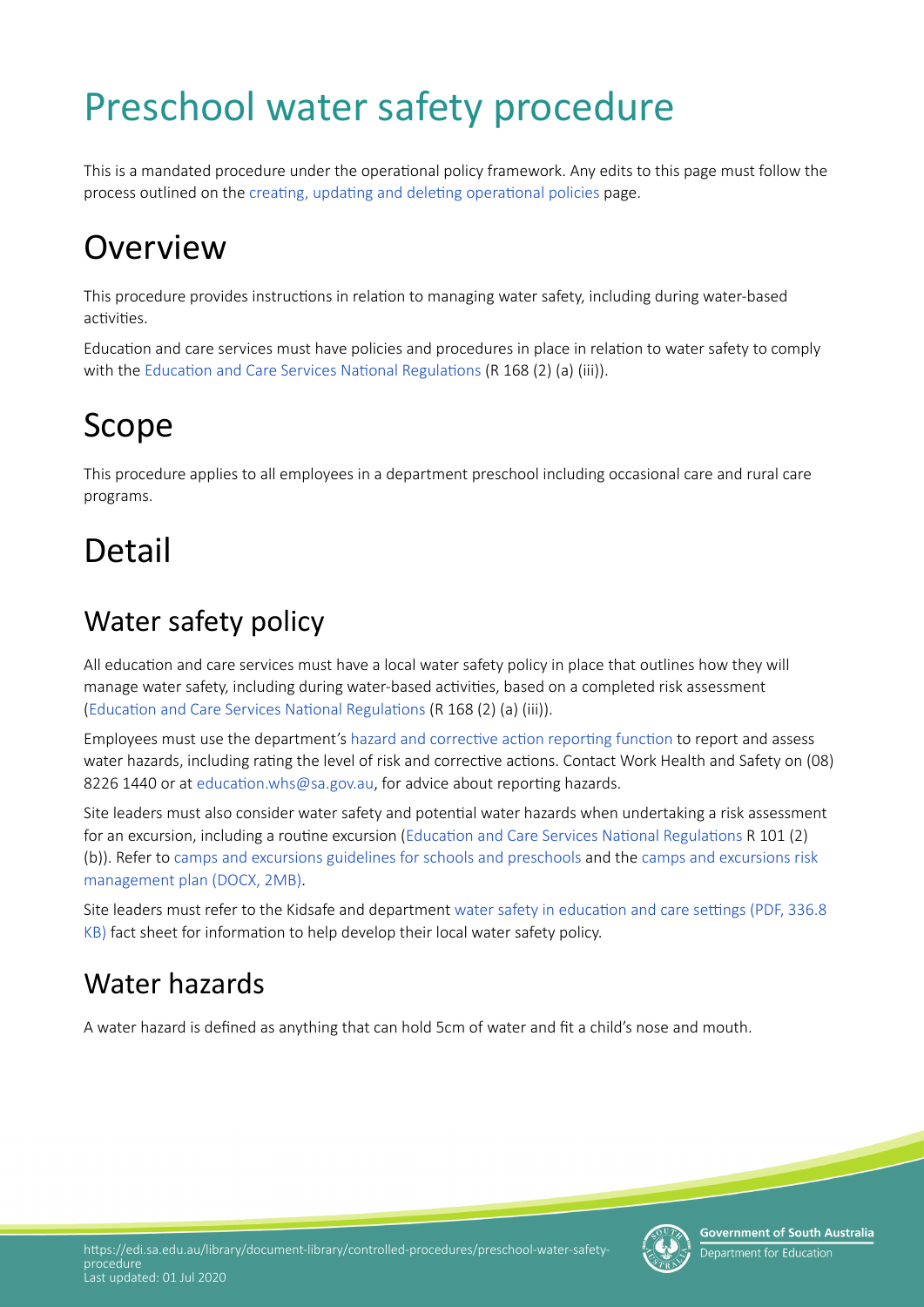Water hazards in children's learning environments include:

- sinks, basins, fish tanks, fish bowls, baths
- swimming pools, portable pools, spas
- water courses, ponds, sandpits, clam shells
- water troughs, containers and buckets used for play, animal drinking containers
- pooling water.

#### Managing water hazards

Site leaders must complete risk assessments that identify and assess risks associated with any water hazards and water-based activities. Risk assessments must address:

- Active supervision children must be actively supervised at all times when there is a risk of access to any water hazard. Active supervision includes:
	- direct and constant monitoring of children within arm's length (within 1 to 2 metres)
	- careful and intentional positioning
	- scanning and moving around the environment
	- listening closely for sounds or the absence of noise
	- observing play and anticipating behaviour
	- higher adult to child ratios.
- Eliminating hazards water must be emptied immediately after use and stored in a manner that prevents the vessel flling with water when not in use. All aspects of the environment must be designed to ensure adequate drainage of water to avoid pooling.
- Restricting access compliant fencing or barrier. Refer to water safety in education and care settings [\(PDF, 336.8 KB\)](https://edi.sa.edu.au/library/document-library/people-and-culture/work-health-and-safety/kidsafe/Water_safety_in_education_and_care-settings.pdf) fact sheet.

#### Roles and responsibilites

#### Director, Early Childhood Services

Approve this procedure.

#### Preschool Policy and Programmes unit

Review and update this procedure in consultaton with Work Health and Safety and other key stakeholders.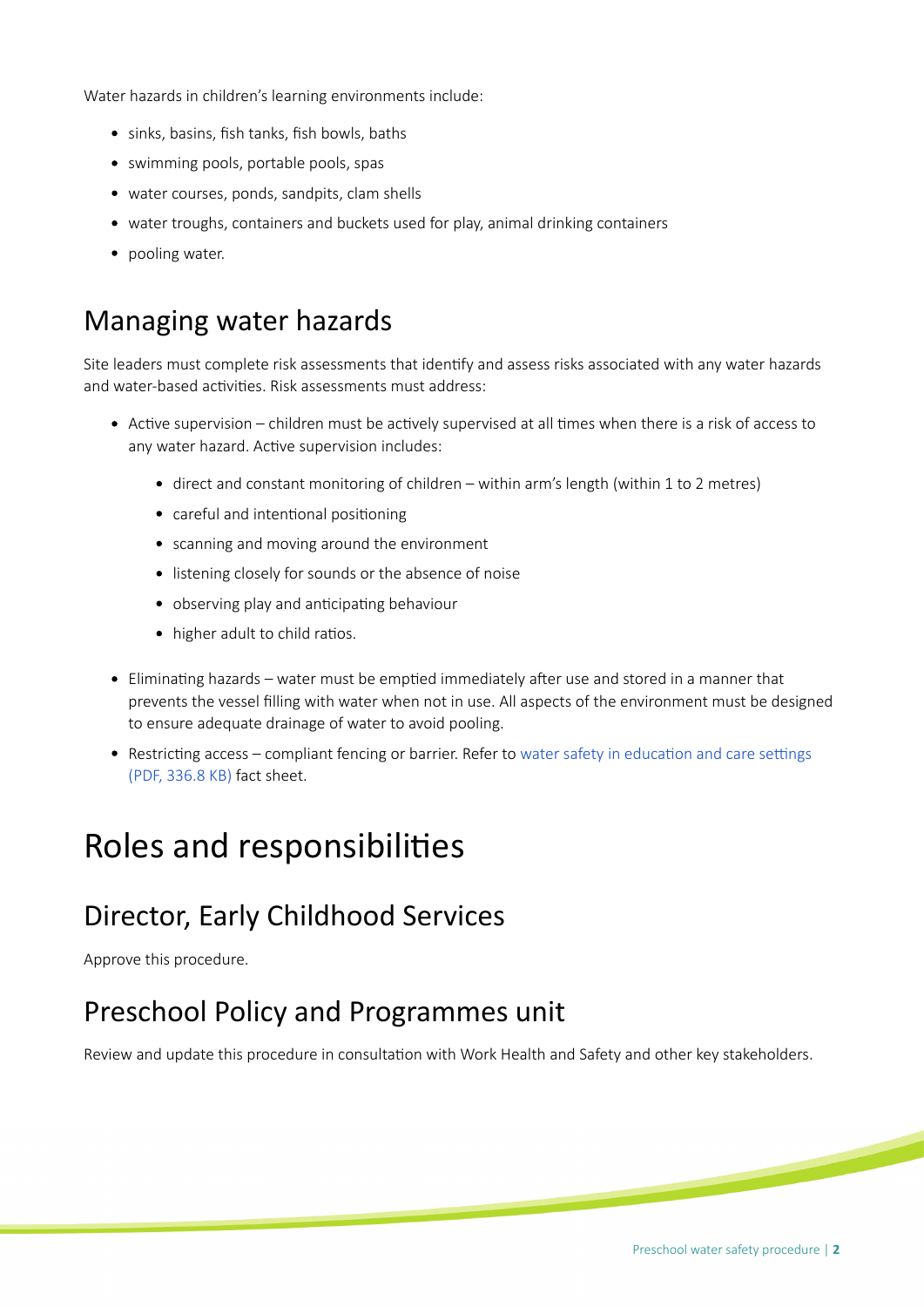### Preschool directors and school principals

Comply with the requirements of this procedure.

Develop a local water safety procedure based on a completed risk assessment.

Access a copy of the risk assessment through the Incident and Response Management System (IRMS) (interfaces with the hazard and corrective action reporting function) for reference during the preschool's assessment and rating process.

#### Educators

Comply with this procedure and the local services' water safety policy.

Report identified hazards and notify other people in the immediate vicinity that a hazard is present.

### Definitions

#### adequate supervision

That an educator can respond immediately, partcularly when a child is distressed or in a hazardous situaton. In addition, knowing where all children are at all times, and monitoring their activities actively and diligently.

#### preschool

An approved early childhood educational program delivered by a qualified early childhood teacher to children in the year before they start schooling, or as defined within the Education and Care Services National Regulations.

 Preschools may also be referred to as a kindergarten, school-based preschool, children's services centre or integrated children's centre.

#### risk assessment

The overall process of risk identification, risk analysis and risk evaluation.

#### hazard

An object, situation or behaviour that has the potential to cause physical or psychological harm or injury.

#### water hazard

Anything that can hold 5cm of water and fit a child's nose and mouth.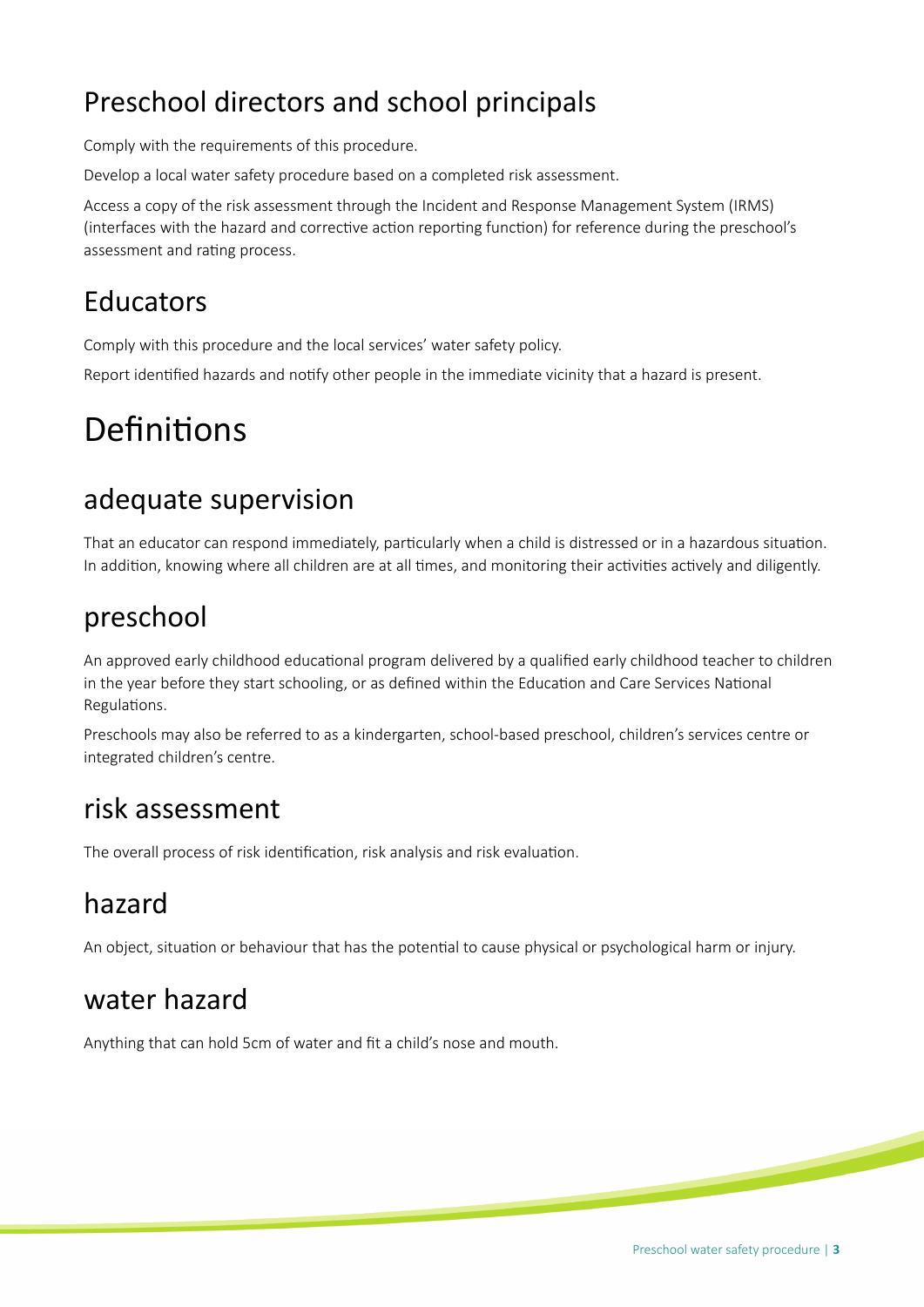### Supporting information

#### **Related legislation**

Education and Early Childhood Services (Registration and Standards) Act 2011, Schedule 1 Education and Care Services National Law (South Australia) (PDF, 1.11MB)

Education and Care Services National Regulations

#### Related policy documents

[Camps and excursions policy](https://edi.sa.edu.au/library/document-library/controlled-policies/camps-and-excursions-policy) [Camps and excursions procedure \(PDF, 606.7 KB\)](https://edi.sa.edu.au/library/document-library/controlled-procedures/camps-and-excursions-procedure.pdf) [Camps and excursion risk management plan \(DOCX, 2MB\)](https://searchadmin.learnlink.sa.edu.au/s/redirect?collection=edi-combined&url=https%3A%2F%2Fedi.sa.edu.au%2Flibrary%2Fdocument-library%2Ftemplates%2Fearly-childhood-services%2Fcamps-and-excursion-risk-management-form.docx&auth=ZKassNPdVjF7UNXeIQJBmQ&profile=_default&rank=2&query=camps+and+excursions+risk+management+form) Hazard and corrective action reporting Reporting critical incidents and injuries procedure (PDF, 440.0 KB) [Safety management procedure](https://edi.sa.edu.au/library/document-library/controlled-procedures/safety-management-procedure) [Outdoor Learning Environments Standard \(PDF, 919.8 KB\)](https://edi.sa.edu.au/library/document-library/infrastructure/capital-programs-and-asset-services/Outdoor-Learning-Environments-Standard.pdf)

#### Related supporting information

[Camps and excursions](https://edi.sa.edu.au/hr/for-managers/health-and-safety/creating-a-safe-workplace/camps-and-excursions) Critical incidents, injury and hazard reporting [Is your swimming pool kid safe? What you need to know about swimming pool fencing \(PDF, 332KB\)](https://www.sa.gov.au/__data/assets/pdf_file/0003/19389/Is_your_swimming_pool_kid_safe.pdf) [Camps and excursions](https://edi.sa.edu.au/hr/for-managers/health-and-safety/creating-a-safe-workplace/camps-and-excursions) [Safety management](https://edi.sa.edu.au/hr/for-managers/health-and-safety/safety-management) [The Early Years Learning Framework](https://docs.education.gov.au/node/2632) Water safety in education and care settings (PDF, 336.8 KB)

### Record history

Published date: April 2020

#### Approvals

File number: 15/02141 Status: approved Version: 1.3